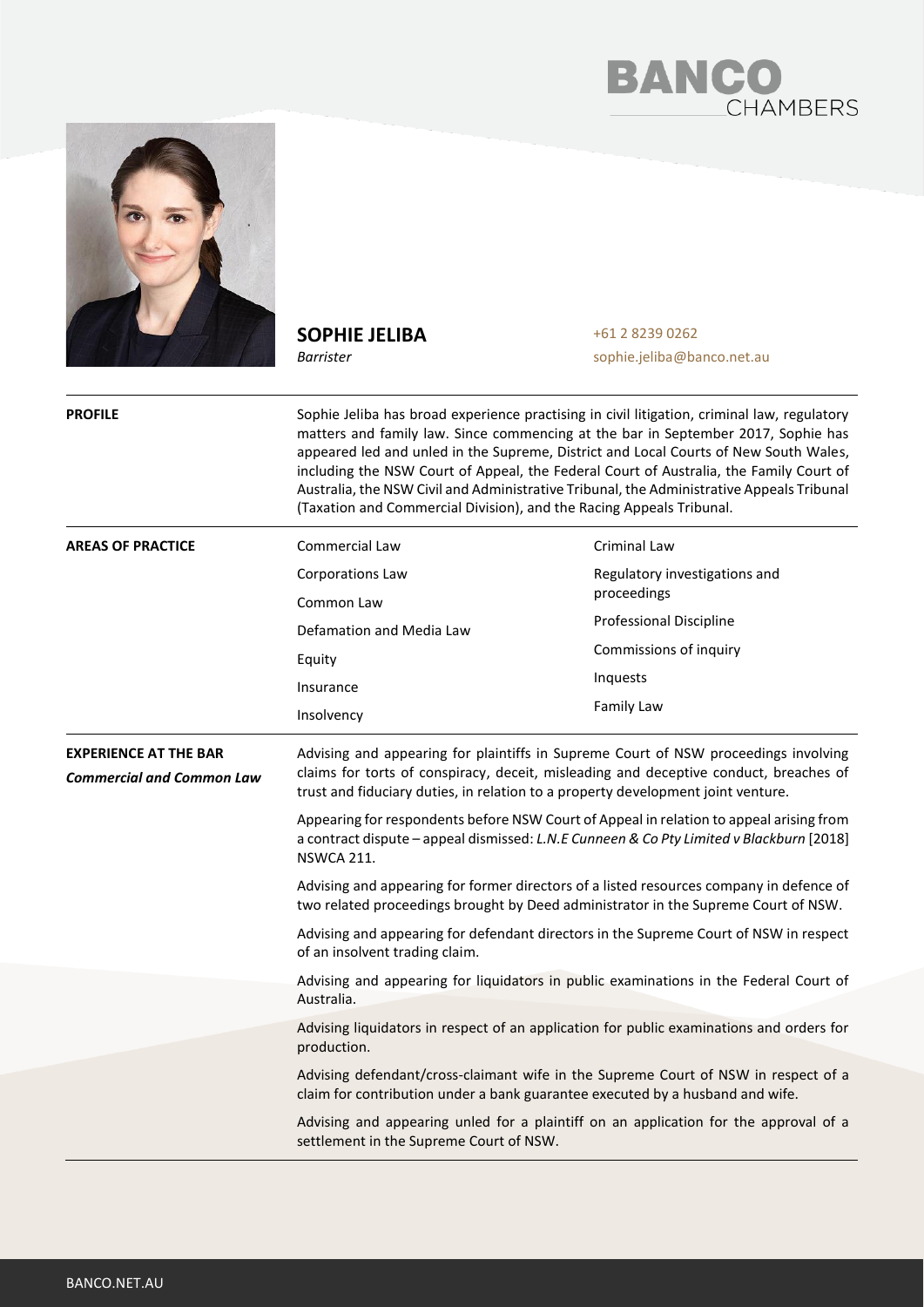## **BANCO**<br>CHAMBERS

|                       | Advising and appearing for plaintiff company in Supreme Court of NSW proceedings<br>against former director/dental practitioner, claims of breach of contract and<br>professional negligence.                                                                                                                    |
|-----------------------|------------------------------------------------------------------------------------------------------------------------------------------------------------------------------------------------------------------------------------------------------------------------------------------------------------------|
|                       | Advising and appearing unled for plaintiffs and defendants in contract and guarantee<br>disputes brought in the District and Local Courts of NSW, and appearing unled in appeal<br>from a decision of Local Court of NSW to Supreme Court of NSW: see, Sales Pond Pty Ltd<br>v Telegate Pty Ltd [2020] NSW 1579. |
|                       | Advising and appearing for insurers, including in respect of claims against their insured,<br>and subrogated proceedings.                                                                                                                                                                                        |
|                       | Advising and appearing unled in negligence proceedings in the District Court of NSW.                                                                                                                                                                                                                             |
|                       | Advising and appearing unled for clients in respect of applications brought under the<br>Access to Neighbouring Land Act, including in respect of property developments.                                                                                                                                         |
| <b>Defamation Law</b> | Advising and appearing for Fairfax and journalist on interlocutory application for<br>separate determination or strike out of claim: Triguboff v Fairfax Media Publications Pty<br>Limited [2018] FCA 845.                                                                                                       |
|                       | Advising and appearing for media organisations including the ABC and Nationwide News<br>in respect of defamation proceedings, and application for review of non-publication and<br>suppression orders.                                                                                                           |
|                       | Advising and appearing for parties in respect of defamation proceedings before the<br>Supreme and District Courts, and the Federal Court of Australia.                                                                                                                                                           |
|                       | Regularly advising clients in relation to defamation disputes, and claims in respect of<br>injurious falsehood, before proceedings are commenced, including preparing concerns<br>notices and negotiating settlements of those disputes.                                                                         |
| <b>Criminal Law</b>   | Appearing for the accused in a prosecution for 78 counts of fraud under s 192E of the<br>Crimes Act. After 3 weeks of trial before a jury, accused was acquitted of all 78 counts<br>after successful application for directed verdicts: R v Fletcher [2019] NSWDC 587.                                          |
|                       | Advising the accused in a prosecution for 49 counts of fraud under s 192E of the Crimes<br>Act.                                                                                                                                                                                                                  |
|                       | Advising affected person in respect of Crown application under s 108 of the Crimes<br>(Appeal and Review) Act.                                                                                                                                                                                                   |
|                       | Appearing for the accused in respect of a number of counts of aggravated indecent<br>assault/assault. Accused acquitted at end of prosecution case following successful<br>application by the accused.                                                                                                           |
|                       | Advising and appearing for the accused in respect of more than 90 counts of graffiti-<br>related offences including obstruct rolling stock. Matter negotiated and dealt with by<br>Form 1. Client sentenced to intensive correction orders.                                                                      |
|                       | Advising accused in respect of numerous commercial supply and associated charges.                                                                                                                                                                                                                                |
|                       | Advising and appearing for accused in respect of Commonwealth prosecution for fraud<br>and money laundering charges.                                                                                                                                                                                             |
|                       | Appearing on pleas before the Local Court of NSW.                                                                                                                                                                                                                                                                |
|                       | Advising and appearing on bail applications.                                                                                                                                                                                                                                                                     |